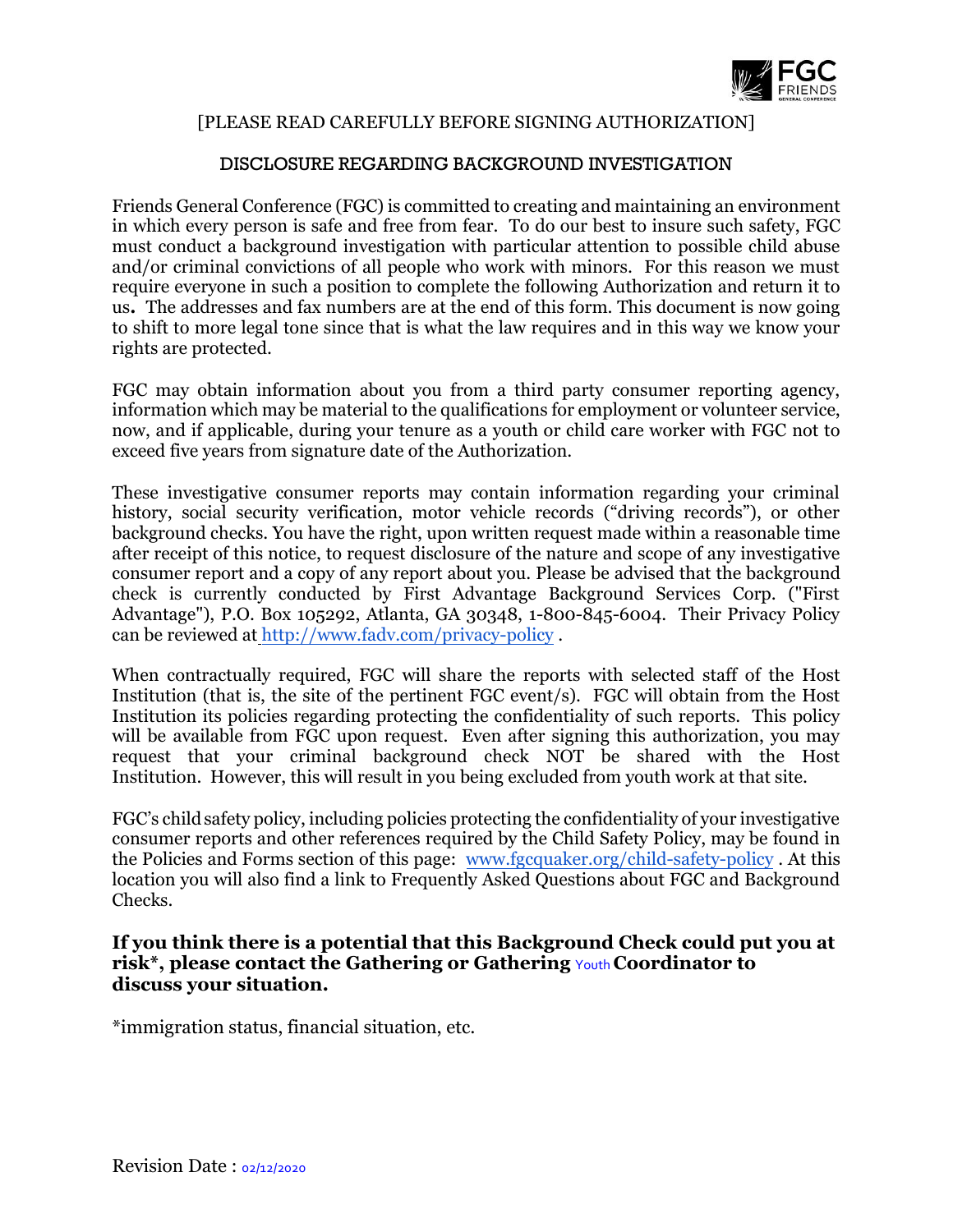

# Criminal and Sexual Offense Investigation Authorization

I acknowledge receipt of the DISCLOSURE REGARDING BACKGROUND INVESTIGATION and certify that I have read and understand this document.

I \_\_\_\_\_\_\_\_\_\_\_\_\_\_\_\_\_\_\_\_\_\_\_\_\_\_(PRINTED NAME) hereby authorize the obtaining of "investigative consumer reports" by Friends General Conference (FGC) at any time after receipt of this authorization and up until five years after the authorization date below.

To this end, I hereby authorize, without reservation, any law enforcement agency, administrator, state or federal agency, institution, school or university (public or private), information service bureau, employer, or insurance company to furnish any and all background information requested by First Advantage P.O. Box 105292 Atlanta, GA 30348, 1-800-845-6004, another outside organization acting on behalf of FGC, and/or FGC itself.

I agree that a facsimile ("fax"), electronic or photographic copy of this Authorization shall be as valid as the original.

I release FGC and/or its agents and any person or entity, which provides information pursuant to this authorization, from any and all liabilities, claims, or lawsuits in regards to the information obtained from any and all of the above referenced sources used.

**New York applicants only**: By signing below, you also acknowledge receipt of Article 23-A of the New York Correction Law: [www.labor.ny.gov/formsdocs/wp/correction-law-article-23a.pdf](http://www.labor.ny.gov/formsdocs/wp/correction-law-article-23a.pdf)

**Minnesota and Oklahoma applicants only:** Please check this box if you would like to receive a copy of a consumer report at no charge if one is obtained by FGC.  $\Box$ 

California applicants only: By signing below, you also acknowledge receipt of the NOTICE REGARDING BACKGROUND INVESTIGATION PURSUANT TO CALIFORNIA LAW available here: <http://bit.ly/1AjI0PT>Please check this box if you would like to receive a copy of an investigative consumer report or consumer credit report at no charge if one is obtained by FGC whenever you have a right to receive such a copy under California law.

**Washington State applicants only:** You also have the right to request from the consumer reporting agency a written summary of your rights and remedies under the Washington Fair Credit Reporting Act.

| First name                    |                                   | Middle Name                      | Last Name (printed)           |  |
|-------------------------------|-----------------------------------|----------------------------------|-------------------------------|--|
|                               |                                   | current email address            |                               |  |
|                               | Maiden name or other names used   |                                  |                               |  |
|                               | Social Security Number (numerals) | Sex (optional)                   | (mm/dd/yyyy)<br>Date of Birth |  |
| <b>Present Street Address</b> |                                   |                                  | Dates lived there             |  |
| City                          | <b>State</b>                      |                                  | Zip                           |  |
| County                        | Phone                             | <b>State of Driver's License</b> | License Number                |  |
| Signature                     |                                   |                                  | Date                          |  |